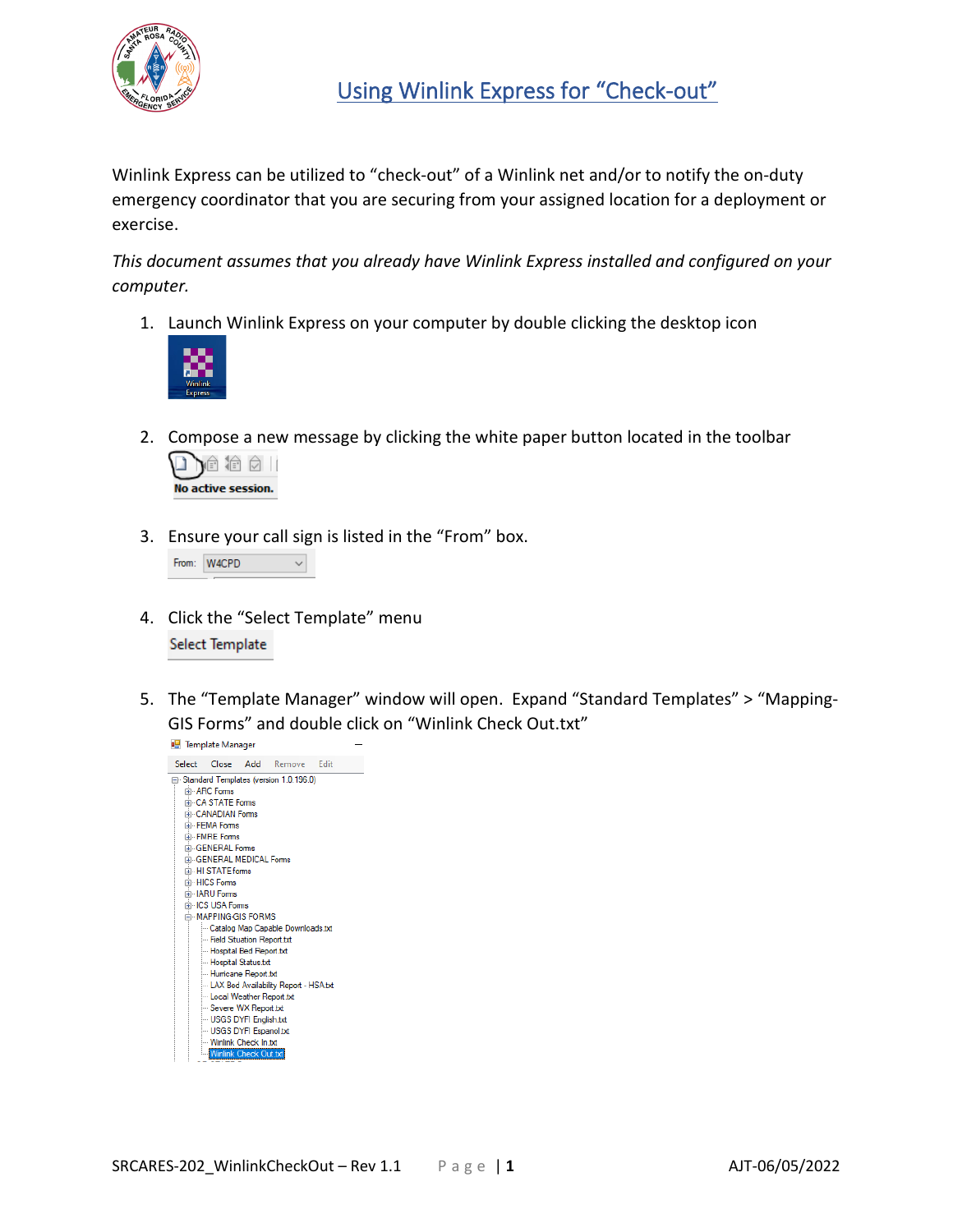

6. A new web browser window will appear with the "Express Check Out" form

| <b>Winlink Check Out</b><br>Santa Rosa County FL      |                     |           |  |  |
|-------------------------------------------------------|---------------------|-----------|--|--|
| Setup<br>Click to add your agency/group name to title | Load Check Out Data | Form Info |  |  |

7. At the top of the form, verify it says "Winlink Check Out Santa Rosa County FL"

| <b>Winlink Check Out</b><br><b>Santa Rosa County FL</b> |                       |  |  |
|---------------------------------------------------------|-----------------------|--|--|
|                                                         | [Load Check Out Data] |  |  |

If not:

a. In the left hand corner, single left click "Setup"

b. A dialog box will pop up that says "Enter Agency/Group Title", type in "Santa Rosa County FL " and then single left click "Ok"

| This page says           |          |        |
|--------------------------|----------|--------|
| Enter Agency/Group Title |          |        |
| Santa Rosa County FL     |          |        |
|                          |          |        |
|                          | $\alpha$ | Cancel |

8. Once the form is displayed, click in the "Date/Time Secured" field to populate the current date and time from your computer. A window will pop up with your current date and time, click "OK"

|       |                                                                                              | This page says  |               |                                 |                        |
|-------|----------------------------------------------------------------------------------------------|-----------------|---------------|---------------------------------|------------------------|
|       |                                                                                              | 2021-3-24 21:48 |               |                                 |                        |
| Setup | Click to add your agency/group na                                                            |                 |               |                                 | OK                     |
|       | This Check Out is used when your station asignment is over. And sent as plain text in messag |                 |               |                                 |                        |
|       | Date/Time Station Secured Click to Add Date/Time                                             |                 | <b>Status</b> | Exercise<br>Net<br>REAL EVENT - | Needs to match the oil |

- 9. Fill in the form:
	- a. In the "Select Status" box, choose whether you are leaving an "Exercise", "Net", or "REAL EVENT".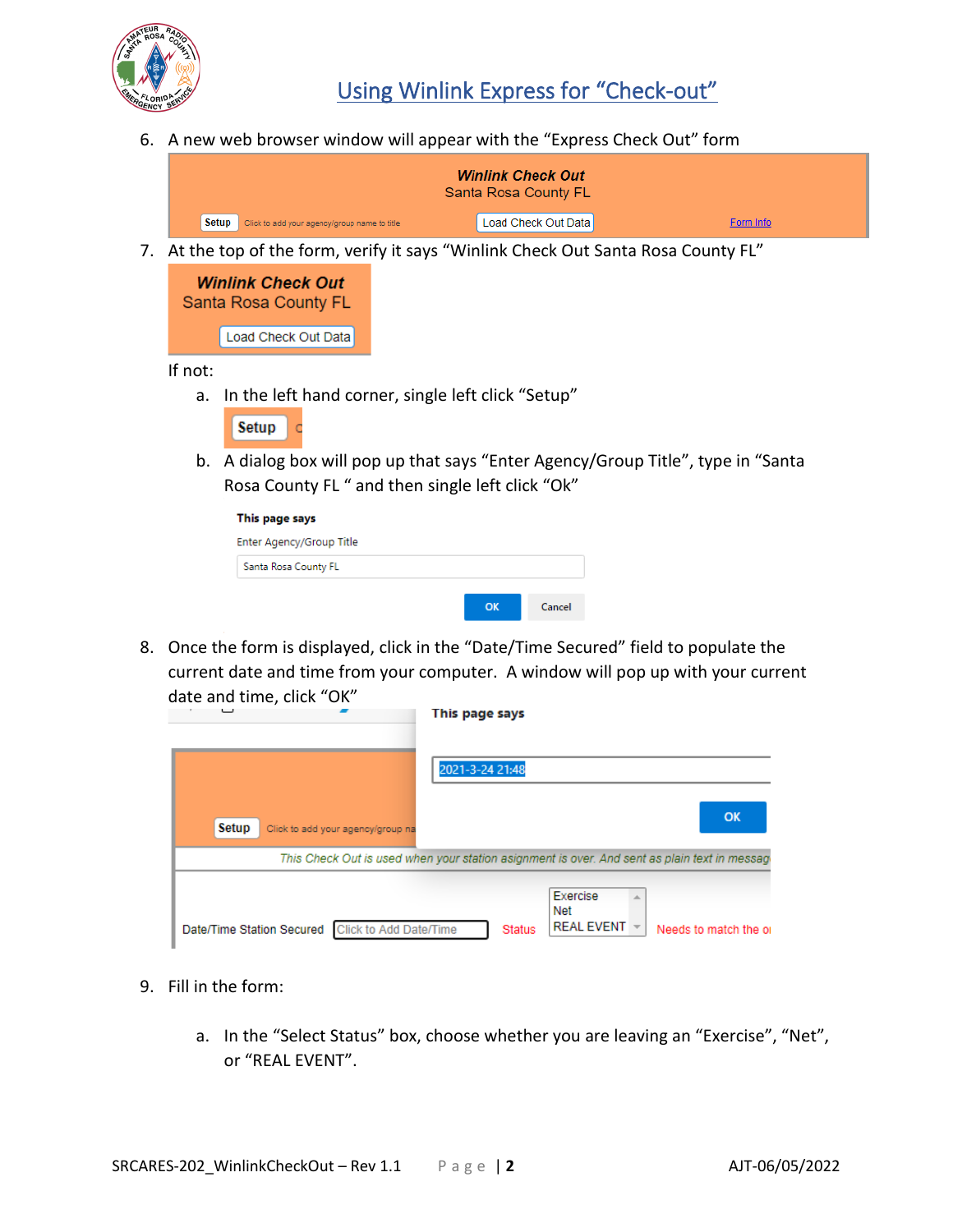

## Using Winlink Express for "Check-out"

- i. If securing from a deployment or shelter activation, choose "REAL EVENT"
- ii. If securing from a net, choose "Net"
- iii. If securing from an exercise, choose "Exercise"
- b. In the "Send To" box type "NFL-SRCEOC;K4SRC-1". This ensures that both the primary and secondary ARES station receive the form.
	- i. NFL-SRCEOC is the tactical address of Santa Rosa County's EOC
	- ii. K4SRC-1 is the alternate ARES station
- c. In the "Call Signs of Closing Operators", enter your call sign and the call sign of any additional operators leaving with you.
- d. In the "Sender" box, type in your call sign

|                                           | Exercise<br>人<br><b>Net</b>                                                                            |
|-------------------------------------------|--------------------------------------------------------------------------------------------------------|
| Date/Time Station Secured 2021-3-24 21:48 | $REAL$ EVENT $\Vert \cdot \Vert$<br>Needs to match the original Check In form status.<br><b>Status</b> |
| Send To NFL-SRCEOC                        | Clear "ALL Send To" Entries.                                                                           |
| Calls Signs of Closing Operator(s) W4CPD  | Sender W4CPD                                                                                           |

- e. In the "Location" field
	- i. If securing from a net from home, Enter "Home" and your city/state, for example "Home – Pace, FL".
	- ii. If securing from an activation or deployment, enter the actual location's name and city/state as well as what room you were in. For example, "Milton Community Center in Gym – Milton, FL"
- f. In the "Decimal GPS Coordinates"
	- i. If securing from home, please only use 2 decimal places for relative position (unless you wish your full GPS coordinates to be sent.)
	- ii. For an activation or deployment, please use your full GPS coordinates.
		- 1. While most of these locations are known, it is good practice to determine your GPS location as a skill.
- g. Your "MGRS" and "Grid" square information will fill in automatically once the GPS coordinates are entered.

| Home - Pace, FL<br>Location                                                                                                                                                                             |
|---------------------------------------------------------------------------------------------------------------------------------------------------------------------------------------------------------|
| Decimal GPS Coordinates 30.64,-87.15<br>MGRS 16RDU8562689715<br>Grid EM60kp                                                                                                                             |
| Auto filled if GPS device is working in Express, or you can enter decimal degrees / MGRS coordinates manually,<br>Ex: 38.5567,-121.7932 (note comma & dash) / Ex: 11SNR0184195204 or 11S NR 01841 95204 |

- h. In the "Comments" box, enter any relevant comments.
	- i. For an activation or deployment, comments might contain "Relieved by John Doe-AB1CDE" or "Advised by Emergency Coordinator to shut down and secure this location."